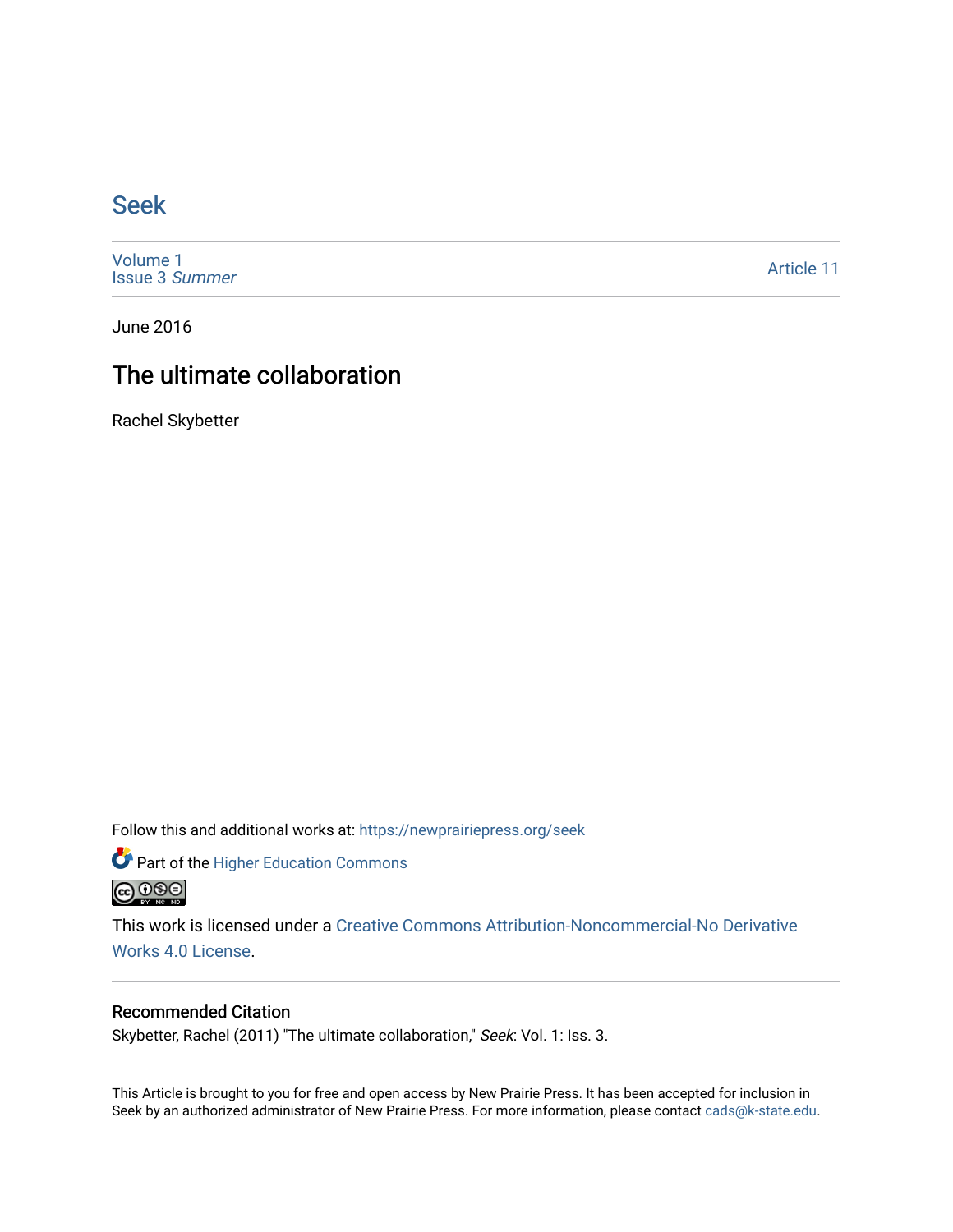**ultimate collaboration**

hen Philip Nel and Karin Westman married in 1997, they created a fusion of their respective fields — his in children's literature,

hers in 20th century and contemporary British literature. It was also in 1997 that British author J.K. Rowling did the same thing, but in a much bigger way. It was called Harry Potter.

The couple pored over the books together, ordering the U.K versions off the Internet, because they were not available yet in the United States.

"I read the first book to us. We read them all aloud," said Nel, professor of English and director of the children's literature graduate program. "It's fun: you get to do accents."

"And Phil is pretty good at doing the accents," added Westman, associate professor and head of the department of English.

They are Kansas State University's own Harry Potter experts and have been since Nel created one of the most in-demand classes on campus, "Harry Potter's Library: J.K. Rowling, Texts and Contexts" in 2002. His book, "J.K. Rowling's Harry Potter Novels: A Reader's Guide," was published in 2001.

As the class and series grew, Westman also began teaching it, as did Naomi Wood, another associate professor of English. The course has become a collaborative effort and is responsible for drawing a diverse group of students to the university's English department, regarded as one of the top departments in the nation for children's literature.

"Both the fans and the students who haven't had much experience with Harry Potter leave with an increased appreciation for the complexity of the series," Westman said. "And the fans who know the books well are able to hear other perspectives because the class attracts students from across the university. The conversations we have are fun and interesting because of those different points of view."

**Wo r ld-cla s s r esea r c h e r s come i n pai r s**

**<u>ultimate</u>** 

The class delves far beyond the compelling tale of a boy wizard and his loyal companions as they prepare to fight the ultimate battle between good and evil. Nel and Westman examine influences on Rowling's series, analyze its cultural subtexts, and study the rabid, worldwide "fan-demonium" that has exploded since Harry Potter first appeared on the scene.

Nothing is childish about the way the pair and their students care about Harry Potter. The series' power lies in its ability to captivate audiences of all ages.

"Books that become classics are those that are embraced by adults as well as children," Nel said. "Harry Potter is a classic because it's a fantasy, but it's also very steeped in realism, and it's a mystery. It alters the genre, and not that this combination hasn't been done before, but Rowling was able to do that in a way that felt new and changed the game."

Westman is putting the finishing touches on her book, "J.K. Rowling's Library: Harry Potter in Context," which examines Rowling's favorite authors and influences, from Jane Austen to Roddy Doyle. Westman began offering an additional Harry Potter class, a graduate seminar, called "Harry Potter and Literary History" in fall 2010.

It's important, they both agree, to consider the series as much more than children's literature. The fact that millions of people — adults and children alike — have been swept away by Rowling's vivid world is a testament to her storytelling ability.

"The power of literature is to create something that's so believable," Westman said. "Rowling herself has said that the power to imagine and sympathize with others is one of the most important qualities of human experience."

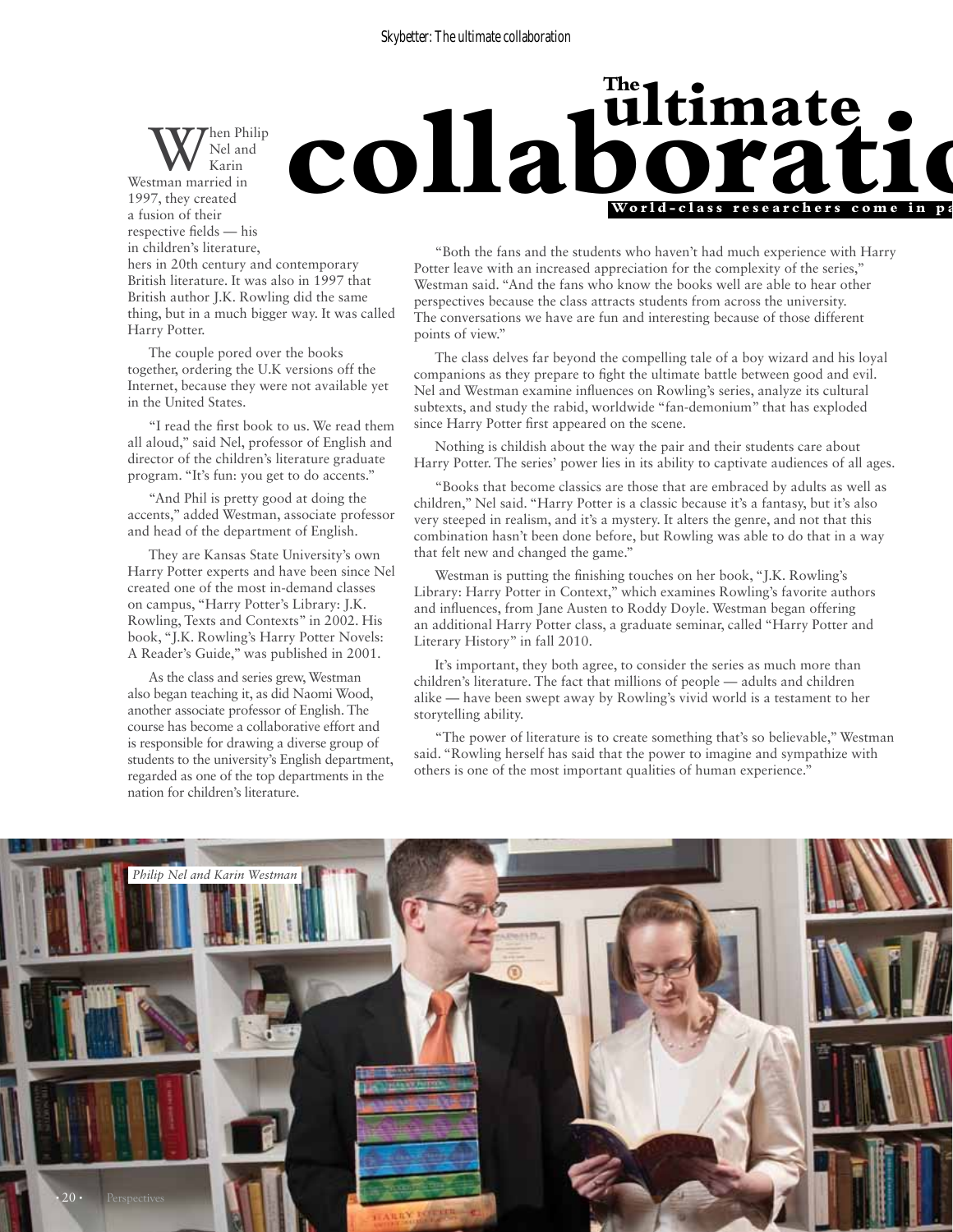

arald Prins and Bunny McBride met because of Arctic Inuit, bonded over learning about Kalahari Bushmen and moved in together because of Mi'kmaq Indians. For more than 30 years, their love story has been defined by their studies in cultural anthropology.

**p** 

**Wo r ld-cla s s r esea r c h e r s come i n pai r s**

Prins, a university distinguished professor of anthropology, and McBride, a writer and adjunct lecturer of anthropology, have found great success in their careers. But it wasn't always like that.

Rewind to 1981. McBride, living in Maine, heard about a position to conduct native rights research for an impoverished landless Mi'kmaq community near the Canadian border. She passed the news on to Prins, a Dutchman who had just completed fieldwork in the Argentine pampas. Until then, the couple had commuted great

distances to see each other.

"Either she would have to move to Europe or I would have to live in North America," said Prins, who had returned to his homeland at the time. "We couldn't live in the middle of the ocean."

So they shared the position. For \$80 each per week they drove four hours to and from their 18th-century home to work part time at the Indian headquarters in an old schoolhouse. At night, they'd collapse on a foam mattress on top of a desk. But it was worth it, McBride explained, because they got to make a difference: Their research resulted in a

federal law that granted the tribe health, housing and education benefits, plus 5,000 acres of their ancestral lands.

"I only came to Maine for Bunny," Prins recalled. "It was hardly a career move. The belt tightened enormously, but that was the price we paid for our love relationship to deepen."

Because McBride came from art and journalism and Prins was a foreign scholar, they occasionally butted heads about research and writing styles but eventually came to realize that they could learn a lot from each other.

"We agreed that I would teach Harald everything I knew about writing and he would help me with anthropology," McBride said. "We've become pretty darn good at taking criticism from each other, although it's not 100 percent of the time."

While in Maine, McBride continued freelancing, frequently traveling to Africa. Picking up various teaching jobs at places such as Bowdoin College in Brunswick, Maine, Prins realized he missed the career he had left behind in Europe — and that if he wanted to re-enter academia in a new country, he needed to focus on getting published. So he wrote nonstop, giving up most of his normal social life.

"It wasn't fun," Prins said. "There were 1,001 nights in our marriage where Bunny went to bed without me because I was plowing through."

Since 1990, when Prins accepted a position at Kansas State University, the duo has made their home nestled in the hills next to Tuttle Creek Lake.

"He moved across the ocean for me, so it was my turn to move to the Plains for him," McBride said.

They're currently working on several projects together, including constant revisions of their textbook — the most widely used one in their discipline — and various museum exhibits.

Their next book, "From Indian Island to Omaha Beach: The Story of Charles Shay, Penobscot Indian War Hero," is due out this fall. Shay, a tribesman they befriended in Maine, survived D-Day, a German POW camp, the Korean War and a stint in the Pacific where atomic bombs were tested. In 2007 he was knighted into the Legion of Honour by French President Nicolas Sarkozy, the country's highest decoration for foreigners.

This book is an example of the couple finally perfecting their technique after decades of working together.

"Bunny takes the lead on some chapters, I take the lead on other chapters, and ultimately, when you read it, it's going to be hard to figure out whose voice is whose," Prins said. "We lose track over who did what, when and where because this book is a true collaboration."